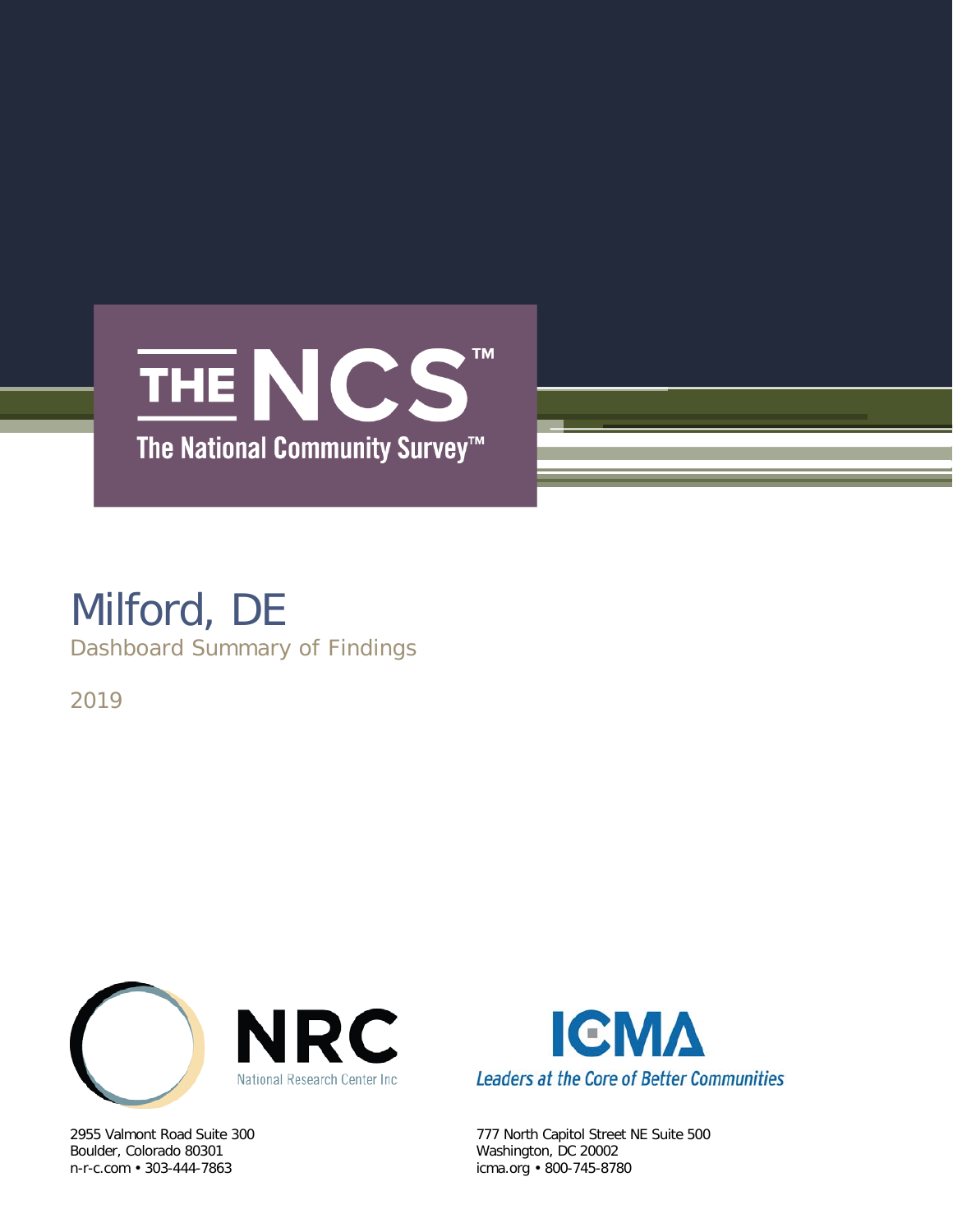# **Summary**

The National Community Survey™ (The NCS™) is a collaborative effort between National Research Center, Inc. (NRC) and the International City/County Management Association (ICMA). The survey and its administration are standardized to assure high quality research methods and directly comparable results across The NCS communities. The NCS captures residents' opinions within the three pillars of a community (Community Characteristics, Governance and Participation) across eight central facets of community (Safety, Mobility, Natural Environment, Built Environment, Economy, Recreation and Wellness, Education and Enrichment and Community Engagement). This report summarizes Milford's performance in the eight facets of community livability with the "General" rating as a summary of results from the overarching questions not shown within any of the eight facets. The "Overall" represents the community pillar in its entirety (the eight facets and general).

By summarizing resident ratings across the eight facets and three pillars of a livable community, a picture of Milford's community livability emerges. Below, the color of each community facet summarizes how residents rated each of the pillars that support it – Community Characteristics, Governance and Participation. When most ratings were higher than the benchmark, the color is the darkest shade; when most ratings were lower than the benchmark, the color is the lightest shade. A mix of ratings (higher and lower than the benchmark) results in a color between the extremes. Overall, ratings for dimensions of livability tended to be positive and were similar to those given in other communities across the nation.

|  |  | Figure 1: Dashboard Summary |  |
|--|--|-----------------------------|--|
|--|--|-----------------------------|--|

| $\overline{\phantom{a}}$        |        | <b>Community Characteristics</b> |       |        | Governance |       | Participation |                          |       |  |
|---------------------------------|--------|----------------------------------|-------|--------|------------|-------|---------------|--------------------------|-------|--|
|                                 | Higher | Similar                          | Lower | Higher | Similar    | Lower | Higher        | Similar                  | Lower |  |
| Overall                         |        | 47                               |       |        | 45         |       |               | 32                       |       |  |
| General                         |        |                                  |       |        |            |       |               |                          |       |  |
| Safety                          |        |                                  |       |        |            |       |               |                          |       |  |
| Mobility                        |        |                                  |       |        |            |       |               |                          |       |  |
| Natural Environment             |        |                                  |       |        |            |       |               |                          |       |  |
| <b>Built Environment</b>        |        |                                  |       | O      |            |       |               |                          |       |  |
| Economy                         |        |                                  |       |        |            |       |               | $\overline{\phantom{a}}$ |       |  |
| Recreation and Wellness         |        |                                  |       |        |            |       |               |                          |       |  |
| <b>Education and Enrichment</b> |        |                                  | ົ     |        |            |       |               | $\sqrt{2}$               |       |  |
| Community Engagement            |        |                                  |       |        | Я          |       |               | 10                       |       |  |

| National Benchmark |         |  |  |  |  |  |  |
|--------------------|---------|--|--|--|--|--|--|
|                    | Higher  |  |  |  |  |  |  |
|                    | Similar |  |  |  |  |  |  |
|                    | Lower   |  |  |  |  |  |  |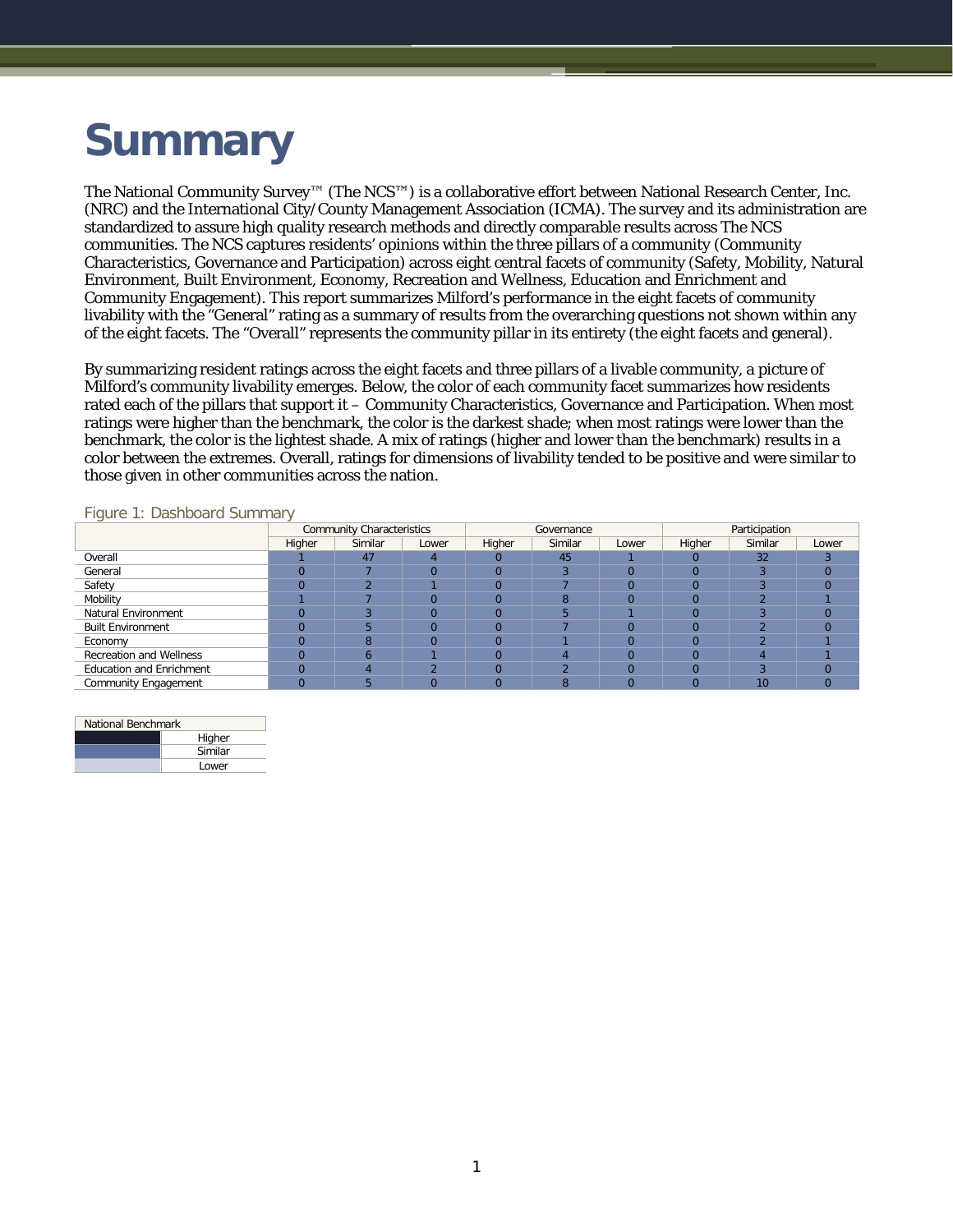### Figure 2: Detailed Dashboard

|                          | <b>Community Characteristics</b> | Trend                 | <b>Benchmark</b>      | Percent<br>positive | Governance                                            | Trend                 | <b>Benchmark</b>      | Percent<br>positive | Participation                                    | Trend                 | Benchmark             | Percent<br>positive |
|--------------------------|----------------------------------|-----------------------|-----------------------|---------------------|-------------------------------------------------------|-----------------------|-----------------------|---------------------|--------------------------------------------------|-----------------------|-----------------------|---------------------|
|                          | Overall appearance               | $\leftrightarrow$     | $\leftrightarrow$     | 66%                 | Customer service                                      | $\leftrightarrow$     | $\leftrightarrow$     | 75%                 | <b>Recommend Milford</b>                         | $\leftrightarrow$     | $\leftrightarrow$     | 89%                 |
| General                  | Overall quality of life          | $\longleftrightarrow$ | $\leftrightarrow$     | 76%                 | Services provided by Milford                          | $\leftrightarrow$     | $\leftrightarrow$     | 75%                 | Remain in Milford                                | $\leftrightarrow$     | $\leftrightarrow$     | 85%                 |
|                          | Place to retire                  | ↑                     | $\longleftrightarrow$ | 75%                 | Services provided by the<br><b>Federal Government</b> | $\leftrightarrow$     | $\leftrightarrow$     | 43%                 | Contacted Milford employees                      | $\leftrightarrow$     | $\longleftrightarrow$ | 51%                 |
|                          | Place to raise children          | $\leftrightarrow$     | $\longleftrightarrow$ | 72%                 |                                                       |                       |                       |                     |                                                  |                       |                       |                     |
|                          | Place to live                    | $\leftrightarrow$     | $\leftrightarrow$     | 83%                 |                                                       |                       |                       |                     |                                                  |                       |                       |                     |
|                          | Neighborhood                     | $\leftrightarrow$     | $\leftrightarrow$     | 76%                 |                                                       |                       |                       |                     |                                                  |                       |                       |                     |
|                          | Overall image                    | $\leftrightarrow$     | $\leftrightarrow$     | 61%                 |                                                       |                       |                       |                     |                                                  |                       |                       |                     |
|                          | Overall feeling of safety        | $\leftrightarrow$     |                       | 67%                 | Police                                                | $\longleftrightarrow$ | $\leftrightarrow$     | 82%                 | Was NOT the victim of a crime                    | $\leftrightarrow$     | $\leftrightarrow$     | 87%                 |
|                          | Safe in neighborhood             | $\leftrightarrow$     | $\leftrightarrow$     | 93%                 | Crime prevention                                      | $\leftrightarrow$     | $\leftrightarrow$     | 65%                 | Did NOT report a crime                           | $\leftrightarrow$     | $\leftrightarrow$     | 79%                 |
|                          | Safe in downtown area            | $\longleftrightarrow$ | $\leftrightarrow$     | 87%                 | Fire                                                  | $\leftrightarrow$     | $\longleftrightarrow$ | 94%                 | Stocked supplies for an<br>emergency             | $\leftrightarrow$     | $\longleftrightarrow$ | 35%                 |
| Safety                   |                                  |                       |                       |                     | Fire prevention                                       | $\longleftrightarrow$ | $\leftrightarrow$     | 75%                 |                                                  |                       |                       |                     |
|                          |                                  |                       |                       |                     | Ambulance/EMS                                         | $\leftrightarrow$     | $\leftrightarrow$     | 93%                 |                                                  |                       |                       |                     |
|                          |                                  |                       |                       |                     | Emergency preparedness                                | $\leftrightarrow$     | $\leftrightarrow$     | 67%                 |                                                  |                       |                       |                     |
|                          |                                  |                       |                       |                     | Animal control                                        | $\longleftrightarrow$ | $\leftrightarrow$     | 51%                 |                                                  |                       |                       |                     |
| Mobility                 | Traffic flow                     | $\leftrightarrow$     | $\uparrow$            | 65%                 | Traffic enforcement                                   |                       | $\leftrightarrow$     | 68%                 | Carpooled instead of driving<br>alone            | $\leftrightarrow$     | $\leftrightarrow$     | 38%                 |
|                          | Travel by car                    | $\longleftrightarrow$ | $\longleftrightarrow$ | 76%                 | Street repair                                         | T                     | $\longleftrightarrow$ | 42%                 | Walked or biked instead of<br>driving            | $\leftrightarrow$     | $\longleftrightarrow$ | 52%                 |
|                          | Travel by bicycle                | $\longleftrightarrow$ | $\longleftrightarrow$ | 55%                 | Street cleaning                                       | $\longleftrightarrow$ | $\longleftrightarrow$ | 66%                 | Used public transportation<br>instead of driving | $\leftrightarrow$     | T                     | 9%                  |
|                          | Ease of walking                  |                       | $\leftrightarrow$     | 65%                 | Street lighting                                       |                       | $\leftrightarrow$     | 66%                 |                                                  |                       |                       |                     |
|                          | Travel by public transportation  | $\leftrightarrow$     | $\longleftrightarrow$ | 36%                 | Snow removal                                          | $\leftrightarrow$     | $\leftrightarrow$     | 64%                 |                                                  |                       |                       |                     |
|                          | Overall ease travel              | $\leftrightarrow$     | $\leftrightarrow$     | 84%                 | Sidewalk maintenance                                  | $\leftrightarrow$     | $\leftrightarrow$     | 46%                 |                                                  |                       |                       |                     |
|                          | Public parking                   | $\longleftrightarrow$ | $\longleftrightarrow$ | 60%                 | Traffic signal timing                                 | $\leftrightarrow$     | $\leftrightarrow$     | 62%                 |                                                  |                       |                       |                     |
|                          | Paths and walking trails         |                       | $\leftrightarrow$     | 50%                 | Bus or transit services                               | $\leftrightarrow$     | $\leftrightarrow$     | 50%                 |                                                  |                       |                       |                     |
|                          | Overall natural environment      |                       | $\leftrightarrow$     | 70%                 | Garbage collection                                    | $\leftrightarrow$     | $\leftrightarrow$     | 82%                 | Recycled at home                                 | $\longleftrightarrow$ | $\longleftrightarrow$ | 91%                 |
|                          | Air quality                      | $\longleftrightarrow$ | $\leftrightarrow$     | 69%                 | Recycling                                             | $\leftrightarrow$     | $\leftrightarrow$     | 82%                 | Conserved water                                  | $\longleftrightarrow$ | $\leftrightarrow$     | 82%                 |
| Environment<br>Natural   | Cleanliness                      | $\leftrightarrow$     | $\longleftrightarrow$ | 65%                 | Yard waste pick-up                                    | ↑                     | $\leftrightarrow$     | 83%                 | Made home more energy<br>efficient               | $\leftrightarrow$     | $\longleftrightarrow$ | 75%                 |
|                          |                                  |                       |                       |                     | Drinking water                                        | $\leftrightarrow$     |                       | 45%                 |                                                  |                       |                       |                     |
|                          |                                  |                       |                       |                     | Open space                                            | $\leftrightarrow$     | $\longleftrightarrow$ | 55%                 |                                                  |                       |                       |                     |
|                          |                                  |                       |                       |                     | Natural areas preservation                            | $\leftrightarrow$     | $\leftrightarrow$     | 60%                 |                                                  |                       |                       |                     |
|                          | New development in Milford       | $\uparrow$            | $\longleftrightarrow$ | 57%                 | Sewer services                                        | $\longleftrightarrow$ | $\leftrightarrow$     | 77%                 | NOT experiencing housing<br>cost stress          |                       | $\longleftrightarrow$ | 68%                 |
|                          | Affordable quality housing       | $\longleftrightarrow$ | $\longleftrightarrow$ | 44%                 | Storm drainage                                        | $\longleftrightarrow$ | $\longleftrightarrow$ | 62%                 | Did NOT observe a code<br>violation              | $\leftrightarrow$     | $\longleftrightarrow$ | 48%                 |
|                          | Housing options                  | $\leftrightarrow$     | $\leftrightarrow$     | 42%                 | Power utility                                         | $\leftrightarrow$     | $\leftrightarrow$     | 73%                 |                                                  |                       |                       |                     |
|                          | Overall built environment        | $\leftrightarrow$     | $\leftrightarrow$     | 55%                 | Utility billing                                       | $\leftrightarrow$     | $\leftrightarrow$     | 61%                 |                                                  |                       |                       |                     |
| <b>Built Environment</b> | Public places                    | $\longleftrightarrow$ | $\longleftrightarrow$ | 51%                 | Land use, planning and<br>zoning                      |                       | $\longleftrightarrow$ | 50%                 |                                                  |                       |                       |                     |
|                          |                                  |                       |                       |                     | Code enforcement                                      | $\leftrightarrow$     | $\leftrightarrow$     | 37%                 |                                                  |                       |                       |                     |
|                          |                                  |                       |                       |                     | Cable television                                      | $\leftrightarrow$     | $\leftrightarrow$     | 50%                 |                                                  |                       |                       |                     |

**Legend**

↑↑ Much higher ↑ Higher ↔ Similar ↓ Lower ↓↓ Much lower \* Not available